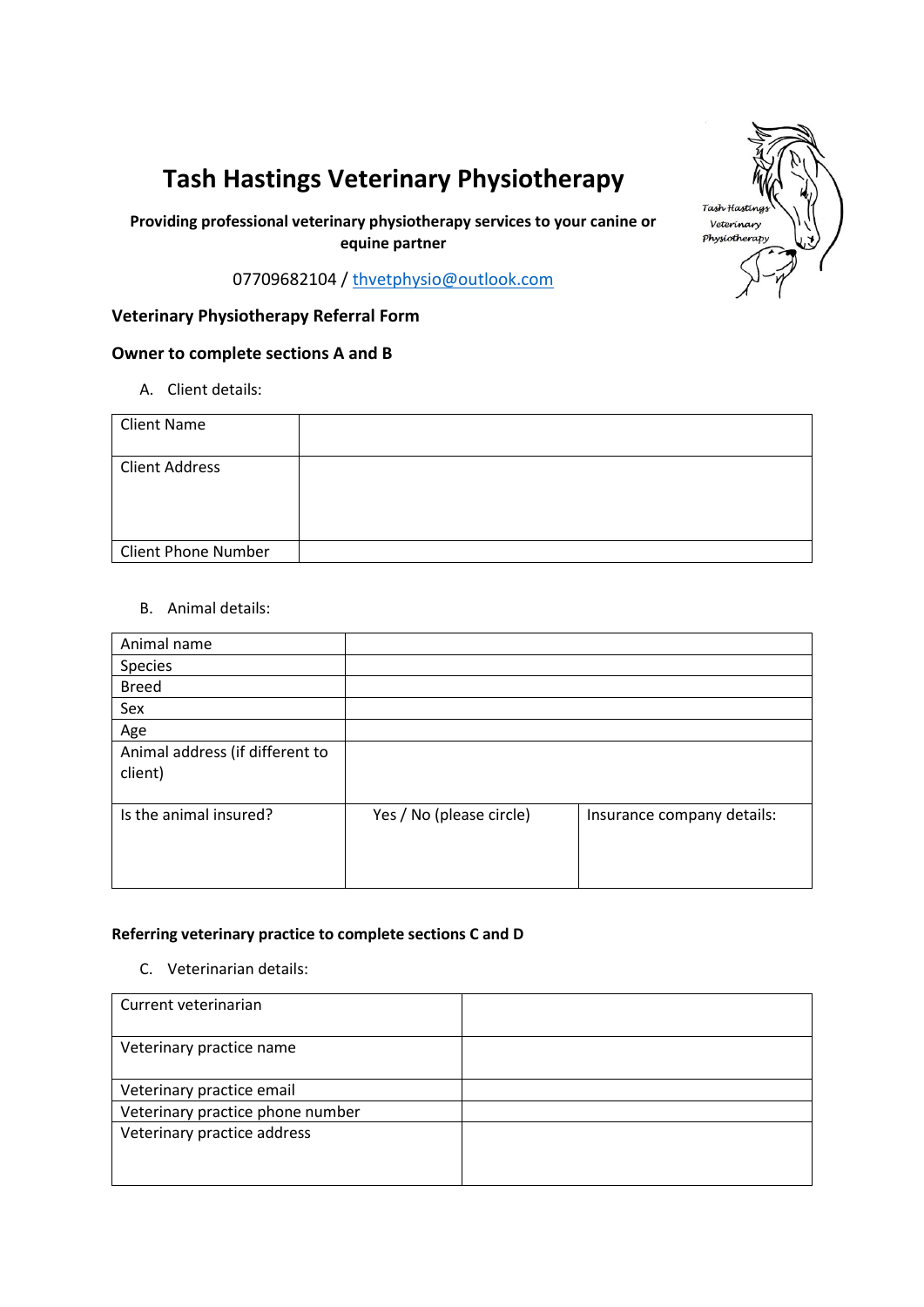#### D. Detail of referral:

| Veterinary diagnosis                       |  |
|--------------------------------------------|--|
|                                            |  |
|                                            |  |
| Date of presentation to vet                |  |
| Veterinary treatment received for current  |  |
| condition (e.g. details of surgery)        |  |
|                                            |  |
| <b>Current medication</b>                  |  |
|                                            |  |
| Previous conditions/medication             |  |
|                                            |  |
|                                            |  |
| Veterinary                                 |  |
| precautions/contraindications/instructions |  |
|                                            |  |
| <b>Additional notes</b>                    |  |
|                                            |  |
|                                            |  |

I can confirm that the animal under my care has received a full examination and health check and is in a suitable condition to receive veterinary physiotherapy treatment and/or remedial exercise to be carried out by Tash Hastings of Tash Hastings Veterinary Physiotherapy.

Vet signature ……………………………………………………………… Date…………………….

Print name………………………………………………..

Tash Hastings Veterinary Physiotherapy will keep you up to date with the animal's condition following initial consultation.

Please return completed form by email to:

[thvetphysio@outlook.com](mailto:thvetphysio@outlook.com)

Or by post to: